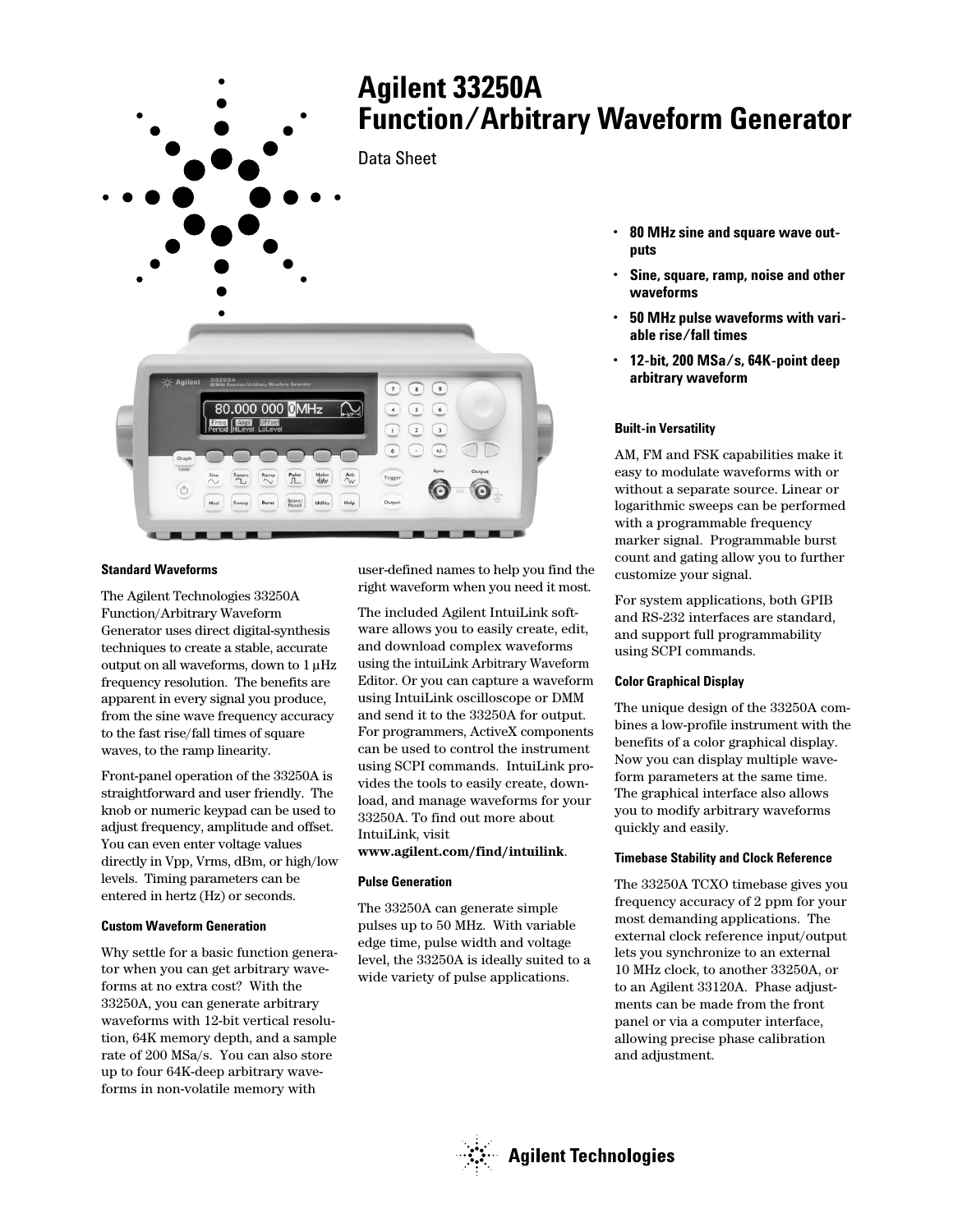| <b>WAVEFORMS</b>                     |                                                                                                                 |           |
|--------------------------------------|-----------------------------------------------------------------------------------------------------------------|-----------|
| <b>Standard</b>                      | sine, square, pulse,<br>ramp, noise, sin(x)/x,<br>exponential rise, expo-<br>nential fall, cardiac, DC<br>volts |           |
| Arbitrary                            |                                                                                                                 |           |
| Waveform length                      | 1 to 64K points                                                                                                 |           |
| Amplitude resolution                 | 12 bits (including sign)                                                                                        |           |
| <b>Repetition rate</b>               | 1 µHz to 25 MHz                                                                                                 |           |
| Sample rate                          | $200$ MSa/s                                                                                                     |           |
| <b>Filter bandwidth</b>              | 50 MHz                                                                                                          |           |
| Non-vol. memory                      | Four (4) 64K waveforms                                                                                          |           |
| FREQUENCY CHARACTERISTICS            |                                                                                                                 |           |
| Sine                                 | 1 µHz to 80 MHz                                                                                                 |           |
| Square                               | 1 µHz to 80 MHz                                                                                                 |           |
| Pulse                                | 500 µHz to 50 MHz                                                                                               |           |
| Arb                                  | 1 µHz to 25 MHz                                                                                                 |           |
| Ramp                                 | 1 µHz to 1 MHz                                                                                                  |           |
| White noise                          | 50 MHz bandwidth                                                                                                |           |
| Resolution                           | 1 µHz;                                                                                                          |           |
| Accuracy (1 year)                    | except pulse, 5 digits<br>2 ppm, 18°C to 28°C<br>3 ppm, 0°C to 55°C                                             |           |
| SINEWAVE SPECTRAL PURITY             |                                                                                                                 |           |
| <b>Harmonic distortion</b>           |                                                                                                                 |           |
|                                      | $\leq$ 3 $Vpp$ <sup>1</sup>                                                                                     | > 3 Vpp   |
| DC to 1 MHz                          | $-60$ dBc                                                                                                       | $-55$ dBc |
| 1 to 5 MHz                           | $-57$ dBc                                                                                                       | $-45$ dBc |
| 5 to 80 MHz                          | $-37dBc$                                                                                                        | $-30dBc$  |
| <b>Total harmonic distortion</b>     |                                                                                                                 |           |
| DC to 20 kHz                         | $< 0.2% + 0.1$ mVrms                                                                                            |           |
| Spurious (non-harmonic) <sup>2</sup> |                                                                                                                 |           |
| DC to 1 MHz                          | $-60$ dBc                                                                                                       |           |
| 1 to 20 MHz                          | $-50$ dBc                                                                                                       |           |
| 20 80 MHz                            | $-50$ dBc + 6 dBc/octave                                                                                        |           |
| Phase noise (30 kHz band)            |                                                                                                                 |           |
| 10 MHz                               | <-65 dBc (typical)                                                                                              |           |

80 MHz <-47 dBc (typical)

#### **SIGNAL CHARACTERISTICS**

| <b>Squarewave</b>     |                            |
|-----------------------|----------------------------|
| Rise/Fall time        | $< 8$ ns                   |
| <b>Overshoot</b>      | < 5%                       |
| Asymmetry             | 1% of period $+$ 1 ns      |
| Jitter (rms)          |                            |
| $<$ 2 MH <sub>7</sub> | $0.01\% + 525$ ps          |
| $> 2$ MHz             | $0.1\% + 75$ ps            |
| Duty cycle            |                            |
| $\leq$ 25 MHz         | 20.0% to 80.0%             |
| 25 to 50 MHz          | 40.0% to 60.0%             |
| 50 to 80 MHz          | 50.0% fixed                |
| Pulse                 |                            |
| Period                | 20.00 ns to 2000.0 s       |
| Pulse width           | 8.0 ns to 1999.9 s         |
| Variable edge time    | 5.00 ns to 1.00 ms         |
| Overshoot             | $< 5\%$                    |
| Jitter (rms)          | $100$ ppm $+50$ ps         |
| Ramp                  |                            |
| Linearity             | $<$ 0.1% of peak output    |
| Symmetry              | $0.0\%$ - 100.0%           |
| Arb                   |                            |
| Min. edge time        | $< 10$ ns                  |
| Linearity             | $< 0.1\%$ of peak output   |
| Settling time         | $< 50$ ns to 0.5% of final |
|                       | value                      |
| Jitter (rms)          | $30$ ppm $+2.5$ ns         |

# **OUTPUT CHARACTERISTICS**

| <b>Amplitude</b> (into $50\Omega$ ) 10 mVpp to 10 Vpp |                                                                            |
|-------------------------------------------------------|----------------------------------------------------------------------------|
| Accuracy (at 1 kHz, >10 mVpp, Autorange)              |                                                                            |
|                                                       | $\pm$ 1% of setting $\pm$ 1 mVpp                                           |
|                                                       | Flatness (sinewave relative to 1 kHz, Autorange)                           |
| $<$ 10 MHz                                            | ± 1% (0.1 dB)                                                              |
| 10 to 50 MHz                                          | ± 2% (0.2 dB)                                                              |
| 50 to 80 MHz                                          | $\pm$ 5% (0.4 dB)                                                          |
| Units                                                 | Vpp, Vrms, dBm,<br>high and low level                                      |
| Resolution                                            | 0.1 mV or 4 digits                                                         |
| <b>Offset</b> (into 50 $\Omega$ )                     | $\pm$ 5 Vpk ac + dc                                                        |
| Accuracy                                              | 1% of setting $+ 2$ mV                                                     |
|                                                       | $+0.5\%$ of amplitude                                                      |
| Waveform Output                                       |                                                                            |
| Impedance                                             | 50 $\Omega$ typical (fixed)                                                |
|                                                       | $>10$ M $\Omega$ (output dis-<br>abled)                                    |
| Isolation                                             | 42 Vpk maximum to                                                          |
|                                                       | earth                                                                      |
| Protection                                            | short-circuit protected;<br>overload automatically<br>disables main output |
|                                                       |                                                                            |

# **MODULATION**

| טוי                              |                                                   |
|----------------------------------|---------------------------------------------------|
| АM                               |                                                   |
| <b>Carrier waveforms</b>         | sine, square, ramp, and<br>arb                    |
| Mod. waveforms                   | sine, square, ramp,<br>noise, and arb             |
| Mod. frequency                   | 2 mHz to 20 kHz                                   |
| Depth                            | 0.0% to 120.0%                                    |
| Source                           | internal/external                                 |
| <b>FM</b>                        |                                                   |
| <b>Carrier waveforms</b>         | sine, square, ramp, and<br>arh                    |
| Mod. waveforms                   | sine, square, ramp,<br>noise, and arb             |
| Mod. frequency                   | 2 mHz to 20 kHz                                   |
| Peak deviation                   | DC to 80 MHz                                      |
| Source                           | internal/external                                 |
| <b>FSK</b>                       |                                                   |
| <b>Carrier waveforms</b>         | sine, square, ramp, and<br>arb                    |
| Mod. waveform                    | 50% duty cycle square                             |
| Internal rate                    | 2 mHz to 1 MHz                                    |
| Frequency range                  | 1 µHz to 80 MHz                                   |
| Source                           | internal/external                                 |
| <b>External Modulation Input</b> |                                                   |
| Voltage range                    | $\pm$ 5 V full scale                              |
| Input impedance                  | 10 k $\Omega$                                     |
| Frequency                        | DC to 20 kHz                                      |
|                                  |                                                   |
| BURST                            |                                                   |
| Waveforms                        | sine, square, ramp,                               |
|                                  | pulse, arb, and noise                             |
| Frequency                        | 1 µHz to 80 MHz <sup>3</sup>                      |
| Burst count                      | 1 to 1,000,000 cycles                             |
|                                  | or infinite                                       |
| Start/Stop phase                 | $-360.0^{\circ}$ to $+360.0^{\circ}$              |
| Internal period                  | $1 \text{ ms}$ to $500 \text{ s}$                 |
| Gate source                      | external trigger                                  |
| <b>Trigger source</b>            | single manual trigger,                            |
|                                  | internal, external trig                           |
| Trigger delay                    |                                                   |
| N-cycle, infinite                | 0.0 ns to 85.000 sec                              |
| <b>SWEEP</b>                     |                                                   |
| Waveforms                        | sine, square, ramp, and<br>arh                    |
| Type                             | linear and logarithmic                            |
| Direction                        | up or down                                        |
| Start F/Stop F                   | 100 µHz to 80 MHz                                 |
| Sweep time                       | 1 ms to 500 s                                     |
| Trigger                          | single manual trigger,<br>internal, external trig |
| Marker                           | falling edge of sync sig-<br>nal (programmable)   |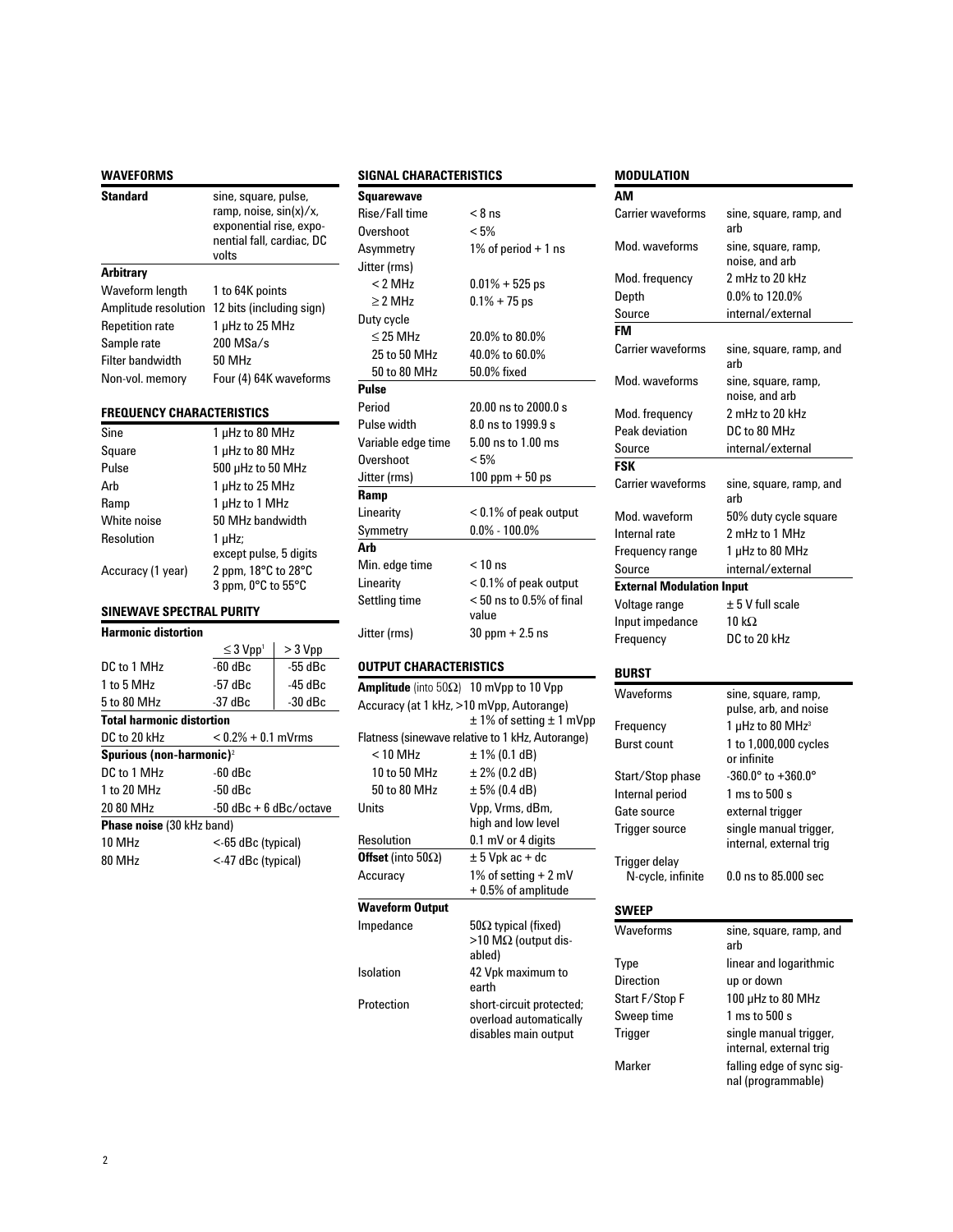# **SYSTEM CHARACTERISTICS**

| <b>Configuration Times (typical)</b>     |                    |                             |           |
|------------------------------------------|--------------------|-----------------------------|-----------|
| <b>Function change</b>                   |                    |                             |           |
| Standard                                 |                    | $100 \text{ ms}$            |           |
| Pulse                                    |                    | 660 ms                      |           |
| Built-in arb                             |                    | $220 \text{ ms}$            |           |
| Frequency change                         |                    | $20 \text{ ms}$             |           |
| Amplitude change                         |                    | 50 ms                       |           |
| Offset change                            |                    | 50 ms                       |           |
| Select user arb                          |                    | $<$ 900 ms for $<$ 16K pts. |           |
| <b>Modulation change</b>                 |                    | $< 200 \text{ ms}$          |           |
| Arb Download Times GPIB/RS-232 (115Kbps) |                    |                             |           |
| Arb Length                               | Binary             | ASCII Integer   ASCII Real  |           |
| 64K points                               | 48 sec             | $112 \text{ sec}$           | $186$ sec |
| 16K points                               | 12 sec             | 28 sec                      | 44 sec    |
| 8K points                                | 6 sec              | 14 sec                      | $22$ sec  |
| 4K points                                | 3 sec              | 7 sec                       | 11 sec    |
| 2K points                                | 1.5 <sub>sec</sub> | 3.5 <sub>sec</sub>          | $5.5$ sec |

#### **TRIGGER CHARACTERISTICS**

| <b>Trigger input</b> |                                 |
|----------------------|---------------------------------|
| Input level          | <b>TTL</b> compatible           |
| Slope                | rising or falling,              |
|                      | selectable                      |
| Pulse width          | $>100$ ns                       |
| Input impedance      | 10 k $\Omega$ , DC coupled      |
| Latency              |                                 |
| Burst                | < 100 ns (typical)              |
| Sweep                | $<$ 10 µs (typical)             |
| Jitter (rms)         |                                 |
| Burst                | 1 ns:                           |
|                      | except pulse, 300 ps            |
| Sweep                | $2.5 \,\mu s$                   |
| Trigger output       |                                 |
| l evel               | TTL compatible into 50 $\Omega$ |
| Pulse width          | > 450 ns                        |
| Maximum rate         | 1 MHz                           |
| Fanout               | $\leq$ 4 Agilent 33250A's       |
|                      |                                 |

# **CLOCK REFERENCE**

| <b>Phase Offset</b>              |                                             |  |
|----------------------------------|---------------------------------------------|--|
| Range                            | $-360^\circ$ to $+360^\circ$                |  |
| Resolution                       | $0.001^\circ$                               |  |
| <b>External Reference Input</b>  |                                             |  |
| Lock range                       | 10 MHz ± 35 kHz                             |  |
| Level                            | 100 mVpp to 5 Vpp                           |  |
| Impedance                        | 1 k $\Omega$ nominal, ac                    |  |
|                                  | coupled                                     |  |
| Lock time                        | < 2 s                                       |  |
| <b>Internal Reference Output</b> |                                             |  |
| Frequency                        | 10 MHz                                      |  |
| Level                            | 632 mVpp (0 dbm),                           |  |
|                                  | nominal                                     |  |
| Impedance                        | 50 $\Omega$ nominal, ac<br>coupled          |  |
|                                  |                                             |  |
| SYNC OUTPUT                      |                                             |  |
| Level                            | <b>TTL</b> compatible                       |  |
|                                  | into > 1 k $\Omega$                         |  |
| Impedance                        | 50 $\Omega$ nominal                         |  |
|                                  |                                             |  |
| GENERAL                          |                                             |  |
| Power supply                     | 100-240 V, 50-60 Hz<br>100-127 V, 50-400 Hz |  |
| Power consumption                | 140 VA                                      |  |
| Operating temp.                  | 0°C to 55°C                                 |  |
| Storage temp.                    | -30°C to 70°C                               |  |
| <b>Stored states</b>             | 4 named user configura-<br>tions            |  |
| Power on state                   | default or last                             |  |
| Interface                        | IEEE-488 and RS-232 std.                    |  |
| Language                         | SCPI-1997, IEEE-488.2                       |  |
| Dimensions (WxHxD)               |                                             |  |
| Bench top                        | 254 x 104 x 374 mm                          |  |
| Rackmount                        | 213 x 89 x 348 mm                           |  |
| Weight                           | 4.6 kg                                      |  |
| Safety designed to               | EN61010-1, CSA1010.1,<br>UL-311-1           |  |
| <b>EMC</b> tested to             | IEC-61326-1                                 |  |
|                                  | IEC-61000-4-3 criteria B                    |  |
|                                  | IEC-61000-4-6 criteria B                    |  |
| <b>Vibration and shock</b>       | MIL-T-28800E, Type III,<br>Class 5          |  |
| Acoustic noise                   | 40 dBA                                      |  |
| Warm-up time                     | 1 hour                                      |  |
| <b>Calibration interval</b>      | 1 year                                      |  |
| Warranty                         | 1 year                                      |  |

 $^1$  Harmonic distortion at low amplitudes is limited by a -

 $2$  Spurious noise at low amplitudes is limited by a -75 dBm floor

 $3$  Sine and square waveforms above 25 MHz only with infinite burst count

<sup>70</sup> dBm floor